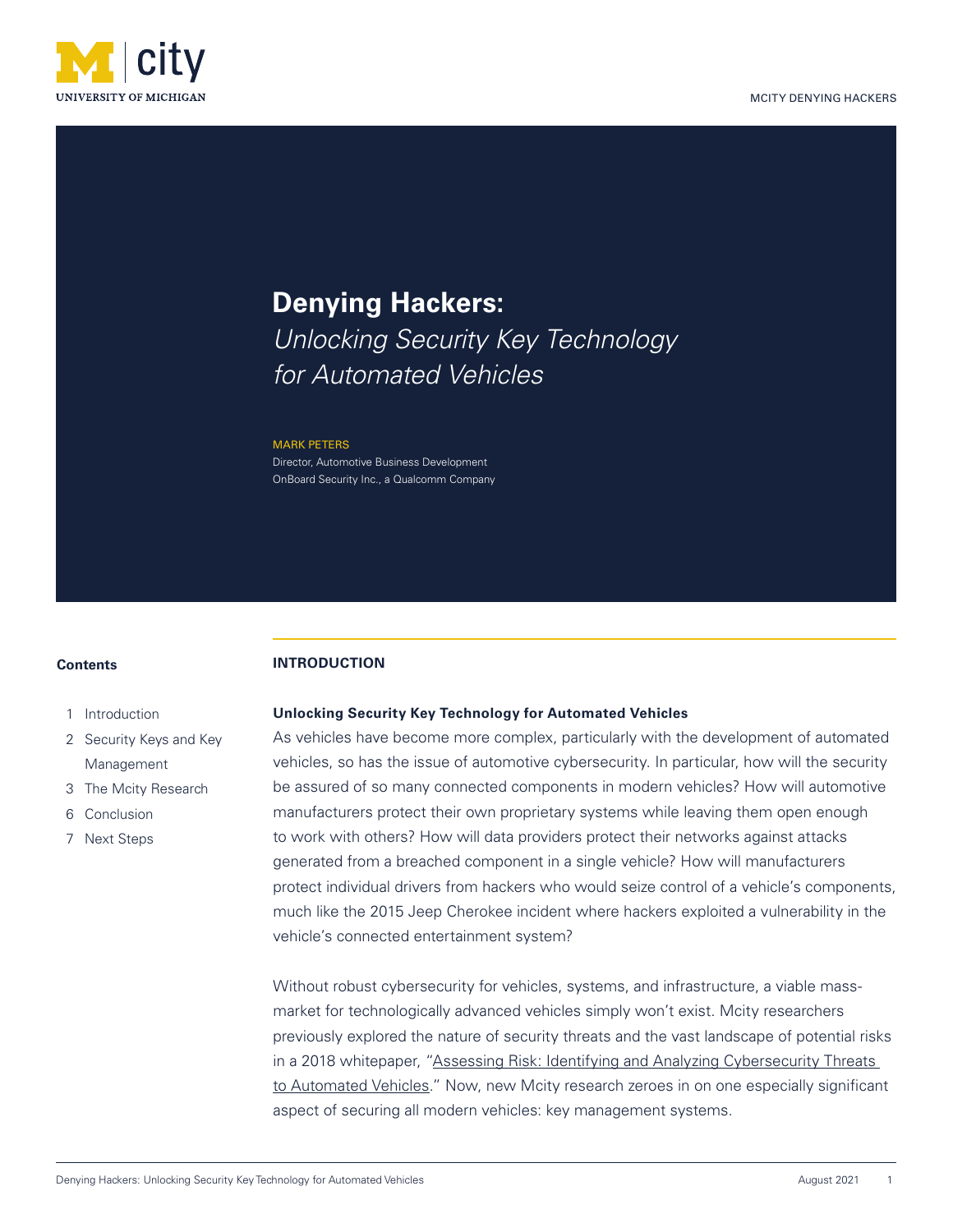

## **SECURITY KEYS AND KEY MANAGEMENT**

Modern vehicles need cryptographic keys for security. These are the small bits of information that safely determine the functional output of software applications. Currently there is no uniform process for key generation: manufacturers design the vehicle and suppliers put together the required individual connected components, all of which require security keys. Each automaker has a completely different approach to working with suppliers; either the automakers create their own keys or have the suppliers create keys, resulting in no standard way to share and transmit these digital security codes. With each manufacturer depending on a network of up to 20 suppliers – who also provide components to other manufacturers – the key management process can quickly become an inefficient, expensive, and potentially insecure mess involving dozens of different key management approaches for any one vehicle.

"As cybersecurity is becoming more and more important for vehicles now, it's requiring developers to find ways to better secure the vehicle," said Mark Peters, one of the project's leaders and director of business development for OnBoard Security Inc., a Qualcomm Company, and Mcity Affiliate member. "Part of that is making sure that when you download software to a vehicle or one of its components, that it's the correct software and that it's coming from the right place. The way to do all of that is using, essentially, digital keys."

Coordinating those individual keys is where key management comes in.

Key management is administration of creation and subsequent activity associated with using cryptographic security keys within a system; this includes their storing, updating, and verification. Key management systems outline the definitions, protocols, and standards for creating and managing the digital keys used throughout a network. A secure and consistent key management system is an essential component for creating a secure and viable data and communications infrastructure to ensure the dependable operation of vehicles.

Automated vehicles will require dozens of these cryptographic keys, and even more as each new feature and function is added. At the moment, manufacturers and suppliers are using a variety of key management solutions to secure disparate systems, creating a situation where each company would need to install and manage a variety of keys and systems; creating complexity, incompatibility, and inefficiencies, as well as adding cost to the development and manufacturing of vehicles.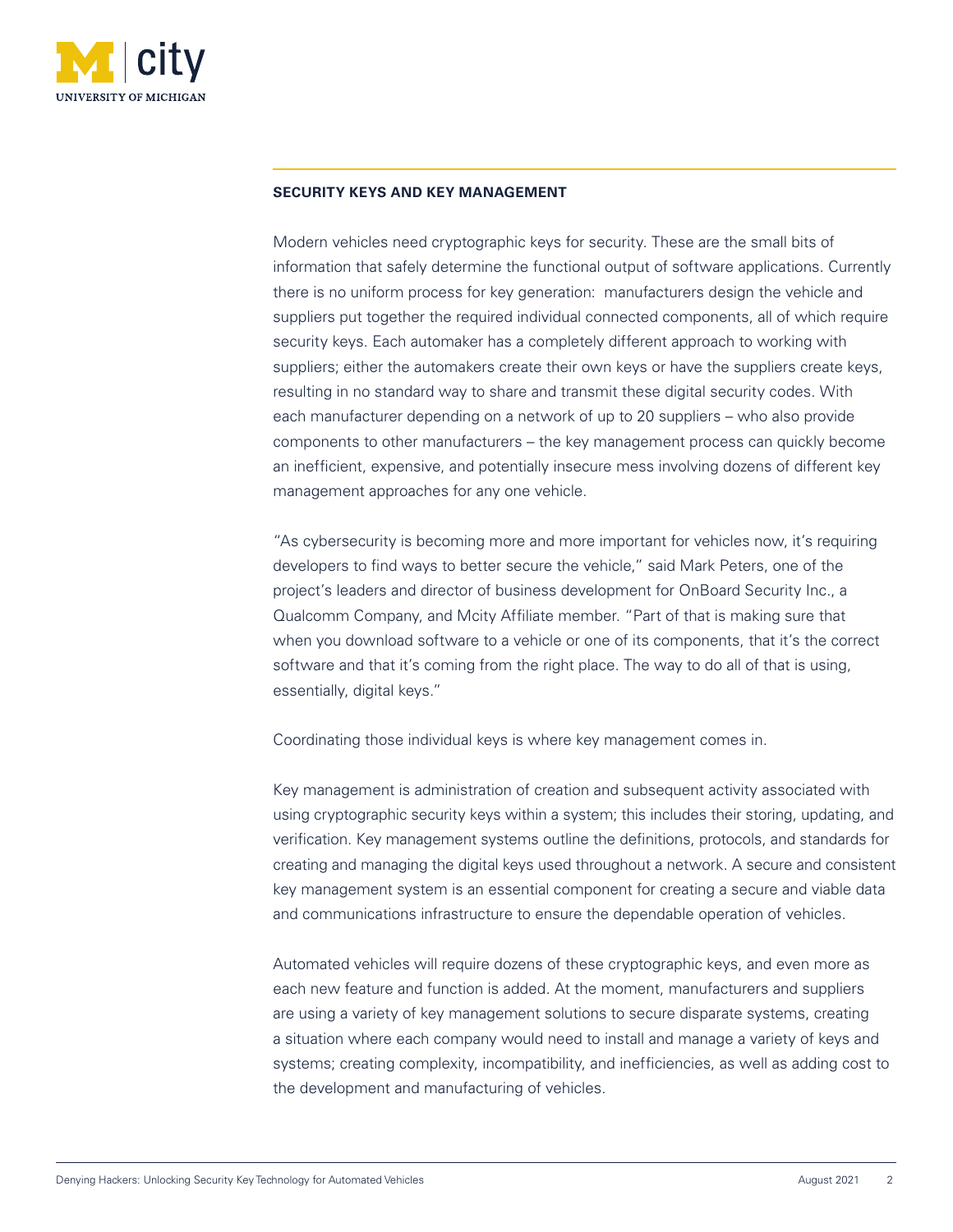

To illustrate this situation, imagine a family of five where each person uses their own individual kind of lock to enter their home. One person uses a standard key, another a fingerprint scanner, a third a combination lock, a fourth an iris scanner, and the fifth a digital keypad. The upshot of trying to accommodate each individual's key system means that either they use five different doors to enter the home, each person uses all five means to unlock the house, or they all agree on one particular standard for the keys they will use. The last is the obvious choice, but not necessarily the easiest one to implement.

# **THE MCITY RESEARCH**

Mcity researchers set out to solve the problem by creating one single, objective key management standard for automakers and suppliers to use across the industry. This standard would define how security keys are manufactured, which party is responsible for generating new keys, and how they are transmitted between automakers and their suppliers. The team approached the challenge by identifying four tasks:

- Identify use cases and relevant existing standards
- Specify requirements for all use cases
- Create technical specifications
- Initiate standardization

Let's take a closer look at each task.

# **Task 1: Identify use cases and relevant existing standards**

Researchers began the project with an initial survey of the many different key standards and products being used throughout the industry. They found a vast number of products and producers that forced the researchers to limit the study to auto manufacturers and top tier suppliers, known as Tier 1 suppliers.

"The biggest surprise was how quickly key management can go back through many layers," Peters explained. "There can be different requirements between the Tier 1 suppliers and their sub-suppliers, all the way down to the firms that make the semiconductors. We felt that was far beyond what we could get our arms around and still be able to produce anything meaningful in the time period we were working with."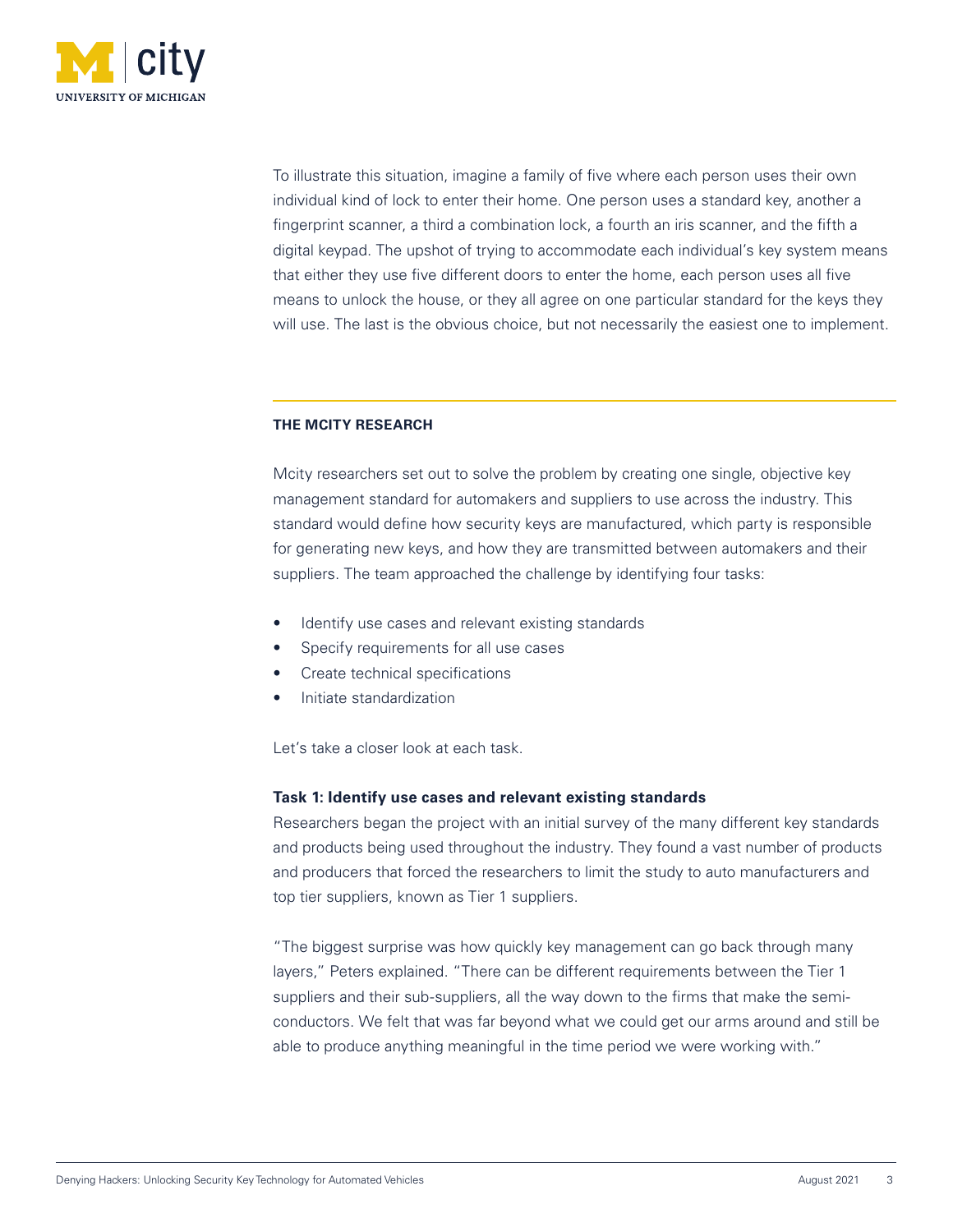

The team also found that each manufacturer was already approaching key management in ways that fit their needs, with some manufacturers and larger Tier 1 suppliers working far ahead of others in the industry, especially those with more experience dealing with cybersecurity issues. While older devices currently on the road lack security protections, most new components include some type of security provision.

As expected, the different uses, needs, and range of approaches was extremely diverse. Some manufacturers ordered keys and retrieved the source, while others generated the keys and distributed them to users. There were instances where key management was synchronized between manufacturers and suppliers, and others where the process was asynchronous. And while some key management processes were more centralized than others, every manufacturer utilized its own unique processes for supply chain logistics.

The survey also identified a few critical issues, such as the need to create a secure association with each electronic control unit, as well as finding that vehicle codes to lock and unlock specific features would be an essential security issue.

#### **Task 2: Specify requirements for all use cases**

After conducting workshops and surveys, Mcity researchers examined the situations where cryptographic keys would be used, then refined the list of use cases to a set of instances calling for key management. The team then produced a "concept of operations" document focusing on the functions and uses of key management in vehicles, and the relationship between key management and other security issues.

By drilling down to examine the key management use cases between manufacturers and products from Tier 1 suppliers, the team refined a list of factors involved in key management with the goal of creating a protocol to cover all the identified use cases that would work for all manufacturers. The main objective was to overcome the biggest obstacle the team identified in current key management systems – creating interoperability between all suppliers and manufacturers.

## **Task 3: Create technical specifications**

With that in mind, Mcity researchers refined their findings to nine use cases covering key management issues in vehicles. They then looked to develop the technical requirements that would create a truly shareable solution that could be used to create industry standard protocols. The team documented all the basic use cases, recognizing that the business flows were different for each manufacturer, including supply chain and logistics, and set about finding a way to eliminate the myriad overlapping and conflicting key management systems currently in use.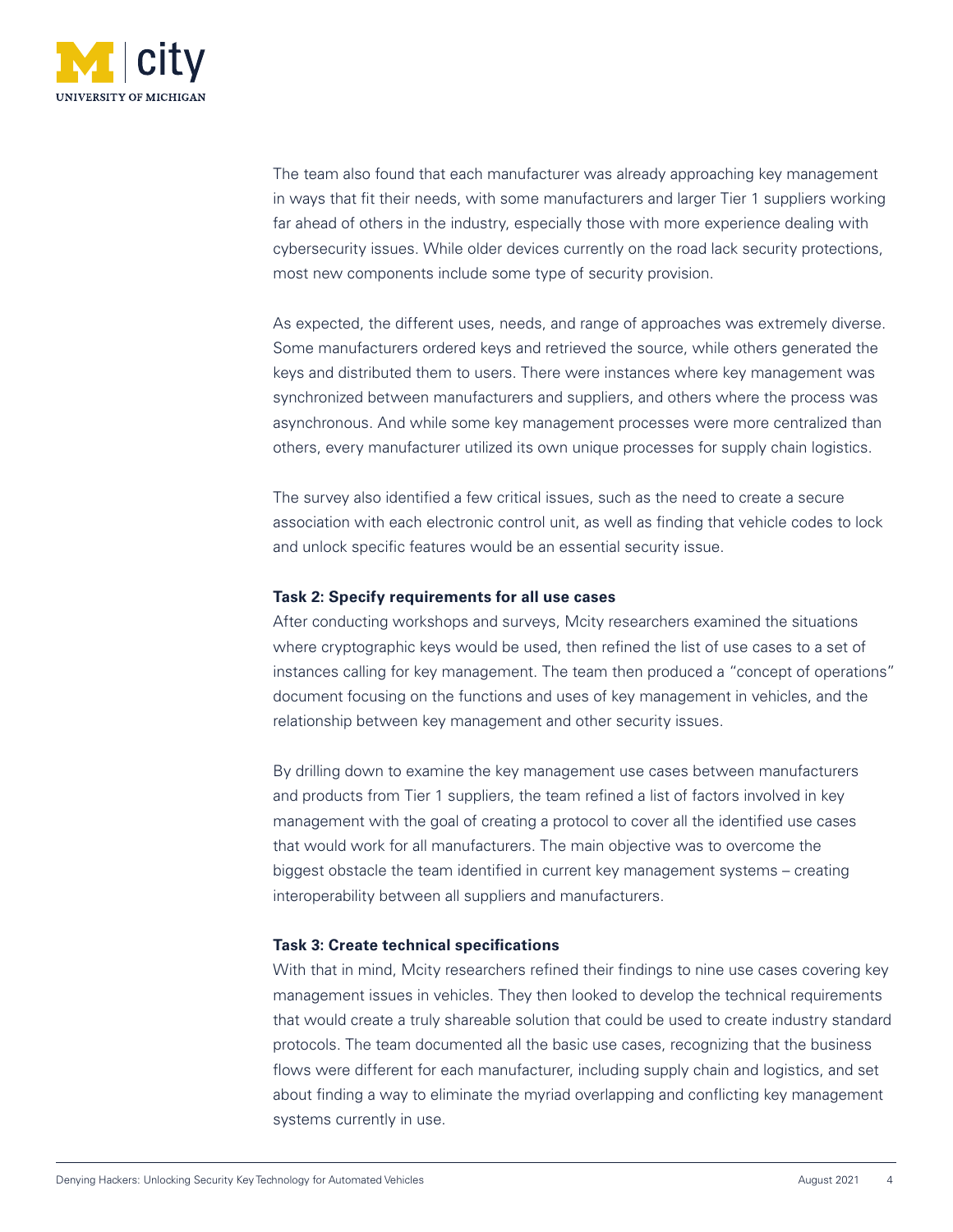

Rather than start from scratch, the researchers first investigated whether an already existing protocol could be used as a starting point that could then be extended to the auto industry. What they discovered was the Key Management Interoperability Protocol, or KMIP, first released in 2010 by the Organization for the Advancement of Structured Information Standards (OASIS.) OASIS is a global nonprofit consortium focused on the adoption of open standards for security, Internet of Things, energy, content technologies, emergency management, and other areas.

According to OASIS, the KMIP is, "A single, comprehensive protocol for communication between clients that request any of a wide range of encryption keys and servers that store and manage those keys. By replacing redundant, incompatible key management protocols, KMIP provides better data security while at the same time reducing expenditures on multiple products."

KMIP manages objects, including cryptographic keys and digital certificates; defines their attributes, including unique identifiers; outlines actions; and manages links between keys, managed units, and operations. KMIP utilizes several other established standards and has become the dominant key management standard, with more than 40 companies offering commercial KMIP Products, including Dell, HPE, IBM, NetApp, Oracle and RSA.

By providing KMIP profiles that establish basic standards for interoperability, KMIP ensures that key servers and clients all provide:

- A minimal set of cryptographic algorithms to interoperate and manage
- Ability to engage an interoperable secure session
- Interoperable KMIP protocol encodings
- Interoperable key lifecycle designations
- Ability to manage opaque objects

With KMIP as a foundation, Mcity researchers could augment the existing profiles to include specific auto-industry objects, attributes and operations in a way that allows each manufacturer to adopt and configure the process to its own business practices.

"As we talked through this with all the manufacturers and Tier 1 suppliers, we found that the specification OASIS developed covered 90 percent of everything that we needed to create for automotive key management systems," Peters said. "All we needed to do was create profiles for the automotive industry that fit in with the KMIP basic specifications. We believe that this type of implementation will end up being a more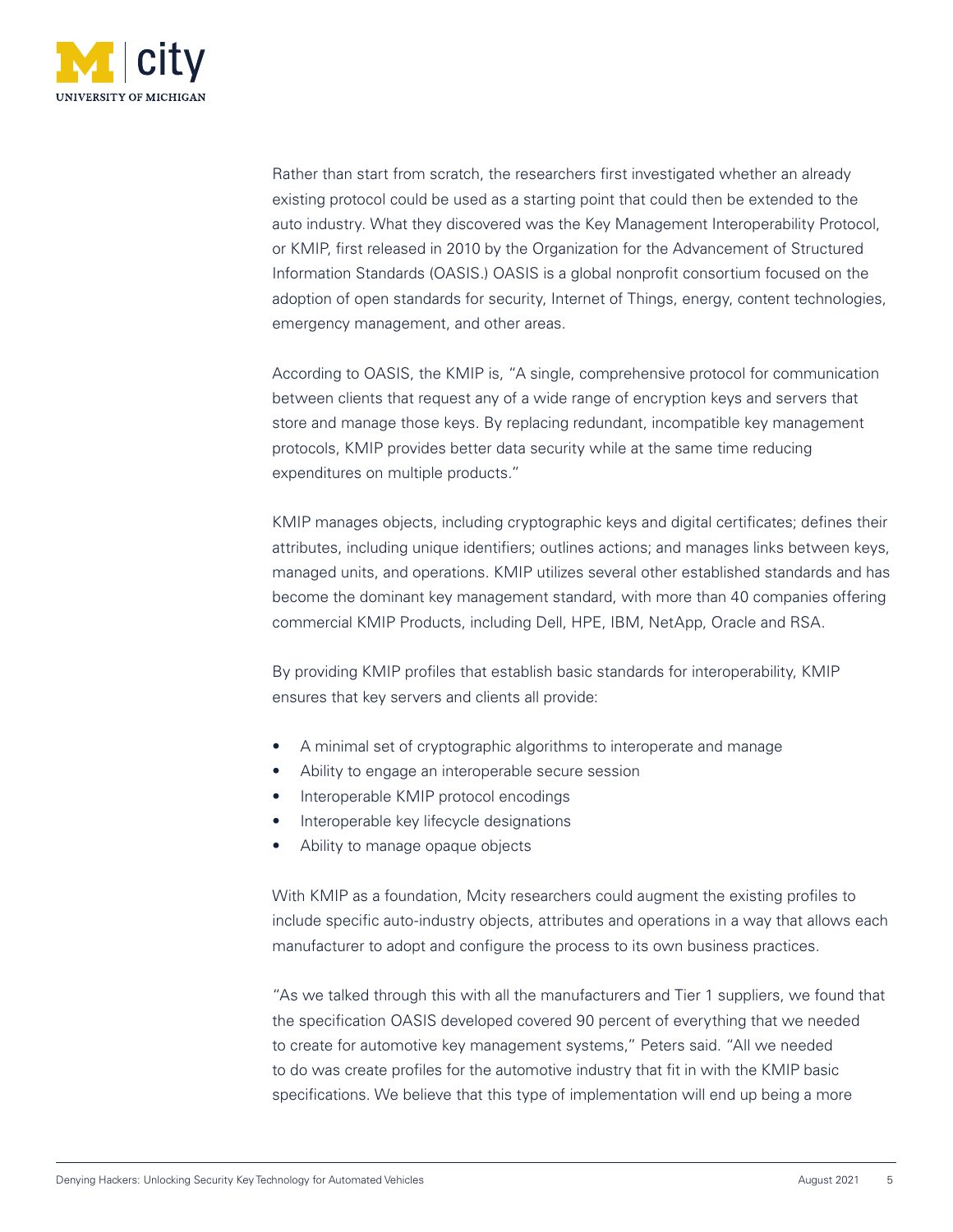

secure implementation than one where lots of companies are trying to do something on their own."

# **Task 4: Initiate standardization**

Beyond this first effort, the next step in the project is to pass this newly developed specification to an existing standards organization that can further develop and implement the interoperability of an automotive KMIP system. The Mcity team has already arranged to work with SAE International to set-up the Vehicle Security Credentials Interoperability (VSCI) committee.

Once a standard protocol for interoperability is adopted, it will be pushed down through the supply chain, from manufacturers and Tier 1 suppliers, to other suppliers and vendors. In the case of automated vehicles, the standardized key management system protocol also will need to be coordinated across other aspects of vehicle operation to work with data providers – such as mapping and GPS systems – as well as roadside infrastructure networks.

At this point, manufacturers can now incorporate the Mcity team's use cases and extensions into their own supply chain practices. Manufacturers can:

- Develop their own client/server implementations according to KMIP and the Mcity profile
- Develop their own interoperable KMS/KMIP adapters
- Utilize existing off-the-shelf and commercial libraries
- Purchase and customize existing commercial KMIP server implementations
- Contract their own KMS equipment providers to augment systems with these interfaces

# **CONCLUSION**

The adoption of a unified, interoperable system to manage crypto keys in self-driving vehicles is a major component in achieving the very high level of cybersecurity needed to make autonomous vehicles successful. The current system of widely varying key management approaches can only add time, complexity and cost to vehicle development, while also creating security risks and threatening the dependability of these vehicles. Consumers will need to know that self-driving cars can't be hacked, breached or exploited